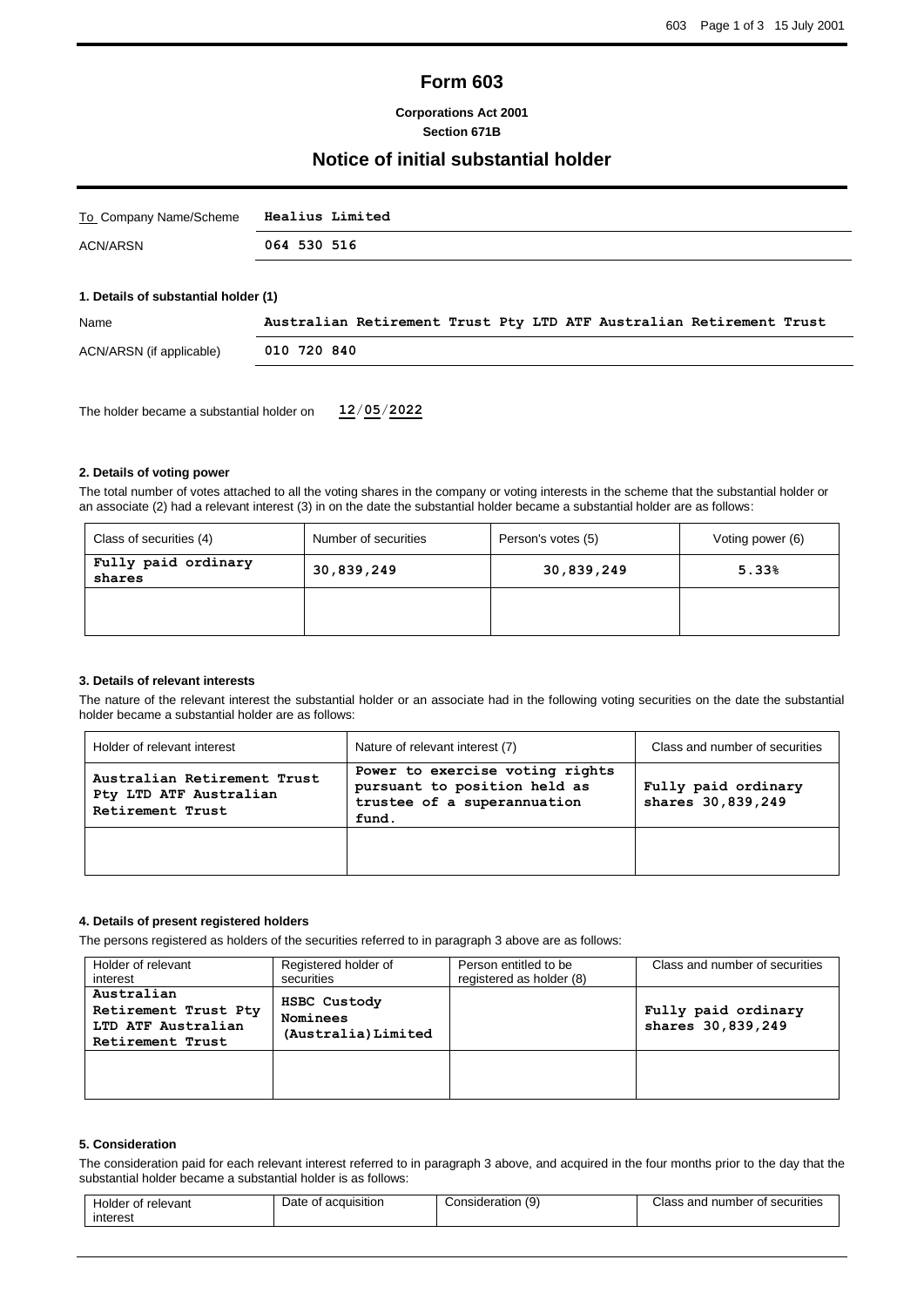|                     | Cash | Non-cash |  |
|---------------------|------|----------|--|
| Refer to Annexure A |      |          |  |
|                     |      |          |  |

#### **6. Associates**

The reasons the persons named in paragraph 3 above are associates of the substantial holder are as follows:

| Name and ACN/ARSN (if applicable) | Nature of association |
|-----------------------------------|-----------------------|
|                                   |                       |
|                                   |                       |

#### **7. Addresses**

The addresses of persons named in this form are as follows:

| Name                                                                         | Address                                 |
|------------------------------------------------------------------------------|-----------------------------------------|
| Australian Retirement<br>Trust Pty LTD ATF<br>Australian Retirement<br>Trust | 30 Little Cribb Street, Milton OLD 4064 |
|                                                                              |                                         |

### **Signature**

| print name | Tobias Claesson | Tracy Ashworth | capacity | Authorised Signatory |
|------------|-----------------|----------------|----------|----------------------|
| sign here  |                 |                | date     | 16/05/2022           |

#### **DIRECTIONS**

- (1) If there are a number of substantial holders with similar or related relevant interests (eg. a corporation and its related corporations, or the manager and trustee of an equity trust), the names could be included in an annexure to the form. If the relevant interests of a group of persons are essentially similar, they may be referred to throughout the form as a specifically named group if the membership of each group, with the names and addresses of members is clearly set out in paragraph 7 of the form.
- (2) See the definition of "associate" in section 9 of the Corporations Act 2001.
- (3) See the definition of "relevant interest" in sections 608 and 671B(7) of the Corporations Act 2001.
- (4) The voting shares of a company constitute one class unless divided into separate classes.
- (5) The total number of votes attached to all the voting shares in the company or voting interests in the scheme (if any) that the person or an associate has a relevant interest in.
- (6) The person's votes divided by the total votes in the body corporate or scheme multiplied by 100.
- (7) Include details of:
	- (a) any relevant agreement or other circumstances by which the relevant interest was acquired. If subsection 671B(4) applies, a copy of any document setting out the terms of any relevant agreement, and a statement by the person giving full and accurate details of any contract, scheme or arrangement, must accompany this form, together with a written statement certifying this contract, scheme or arrangement; and
	- (b) any qualification of the power of a person to exercise, control the exercise of, or influence the exercise of, the voting powers or disposal of the securities to which the relevant interest relates (indicating clearly the particular securities to which the qualification applies).

See the definition of "relevant agreement" in section 9 of the Corporations Act 2001.

(8) If the substantial holder is unable to determine the identity of the person ( eg. if the relevant interest arises because of an option) write "unknown".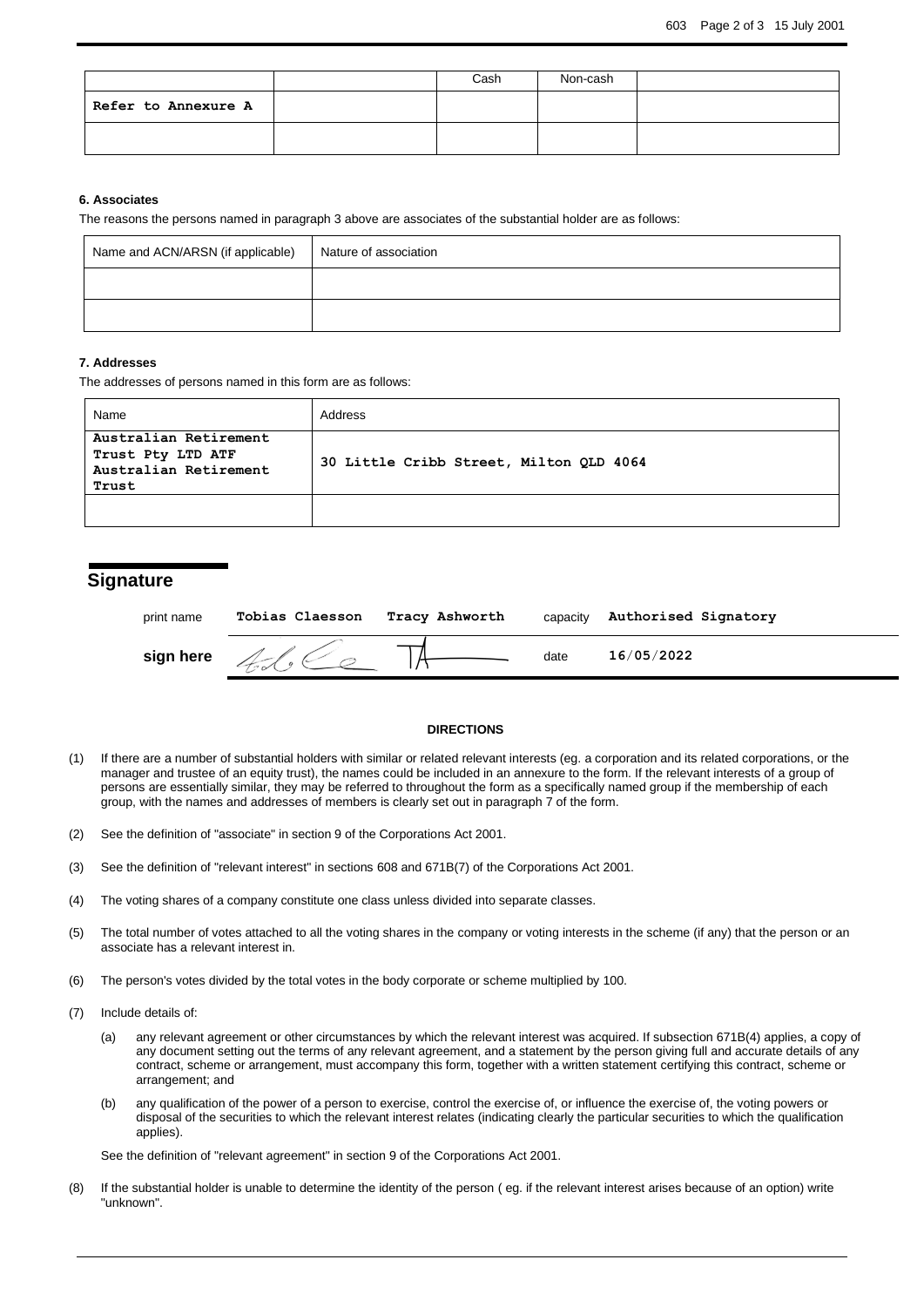(9) Details of the consideration must include any and all benefits, money and other, that any person from whom a relevant interest was acquired has, or may, become entitled to receive in relation to that acquisition. Details must be included even if the benefit is conditional on the happening or not of a contingency. Details must be included of any benefit paid on behalf of the substantial holder or its associate in relation to the acquisitions, even if they are not paid directly to the person from whom the relevant interest was acquired.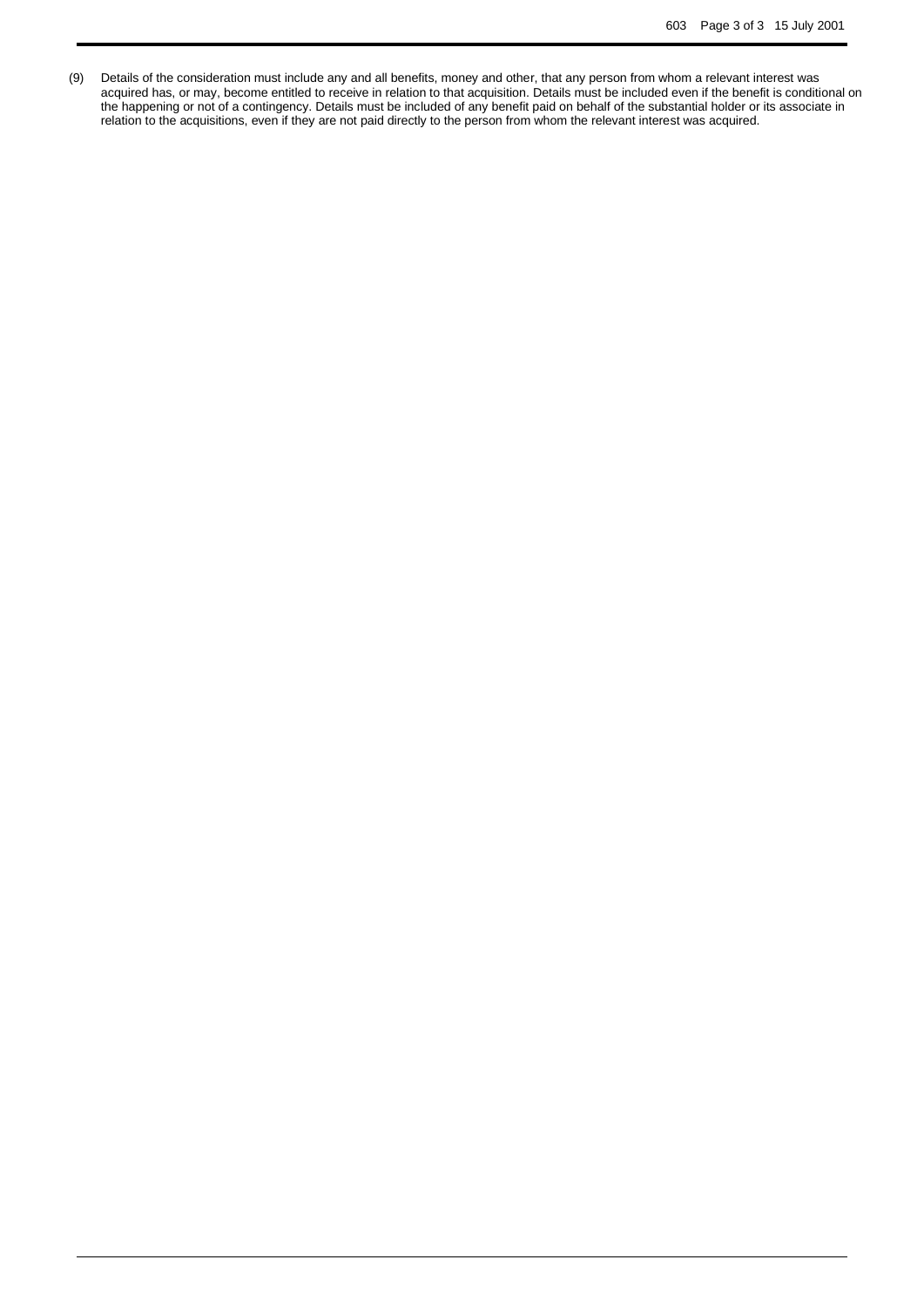# **Annexure A: Consideration**

| Holder of<br>Relevant<br><b>Interest</b>      | <b>Purchase/Sale</b> | <b>Trade Date</b> | <b>Consideration (Cash)</b> | <b>Consideration</b><br>(Non-Cash) | Number of<br><b>Securities</b><br>(All fully paid |
|-----------------------------------------------|----------------------|-------------------|-----------------------------|------------------------------------|---------------------------------------------------|
| Australian                                    | <b>MERGER</b>        |                   |                             | 117,975,819.10                     | ordinary)                                         |
| Retirement                                    |                      |                   |                             |                                    |                                                   |
| <b>Trust Pty Ltd</b>                          |                      |                   |                             |                                    |                                                   |
| <b>ATF Australian</b><br>Retirement           |                      |                   |                             |                                    |                                                   |
| Trust                                         |                      | 28/02/22          | n/a                         |                                    | 27,436,237                                        |
| Australian                                    |                      |                   |                             | n/a                                |                                                   |
| Retirement                                    |                      |                   |                             |                                    |                                                   |
| <b>Trust Pty Ltd</b><br><b>ATF Australian</b> |                      |                   |                             |                                    |                                                   |
| Retirement                                    |                      |                   |                             |                                    |                                                   |
| Trust                                         | <b>SELL</b>          | 01/03/2022        | 24,427.12                   |                                    | 5,599.000                                         |
| Australian<br>Retirement                      |                      |                   |                             | n/a                                |                                                   |
| Trust Pty Ltd                                 |                      |                   |                             |                                    |                                                   |
| <b>ATF Australian</b>                         |                      |                   |                             |                                    |                                                   |
| Retirement<br>Trust                           | <b>BUY</b>           | 01/03/2022        | 738,947.88                  |                                    | 168,170.000                                       |
| Australian                                    |                      |                   |                             | n/a                                |                                                   |
| Retirement                                    |                      |                   |                             |                                    |                                                   |
| <b>Trust Pty Ltd</b>                          |                      |                   |                             |                                    |                                                   |
| <b>ATF Australian</b><br>Retirement           |                      |                   |                             |                                    |                                                   |
| Trust                                         | <b>BUY</b>           | 02/03/2022        | 79,319.36                   |                                    | 18,089.000                                        |
| Australian                                    |                      |                   |                             | n/a                                |                                                   |
| Retirement<br><b>Trust Pty Ltd</b>            |                      |                   |                             |                                    |                                                   |
| <b>ATF Australian</b>                         |                      |                   |                             |                                    |                                                   |
| Retirement                                    |                      |                   |                             |                                    |                                                   |
| Trust<br>Australian                           | <b>BUY</b>           | 03/03/2022        | 270,713.37                  | n/a                                | 62,959.000                                        |
| Retirement                                    |                      |                   |                             |                                    |                                                   |
| <b>Trust Pty Ltd</b>                          |                      |                   |                             |                                    |                                                   |
| <b>ATF Australian</b>                         |                      |                   |                             |                                    |                                                   |
| Retirement<br>Trust                           | <b>SELL</b>          | 08/03/2022        | 570,068.6                   |                                    | 151,947.000                                       |
| Australian                                    |                      |                   |                             | n/a                                |                                                   |
| Retirement                                    |                      |                   |                             |                                    |                                                   |
| <b>Trust Pty Ltd</b><br><b>ATF Australian</b> |                      |                   |                             |                                    |                                                   |
| Retirement                                    |                      |                   |                             |                                    |                                                   |
| Trust                                         | <b>SELL</b>          | 09/03/2022        | 23,453.38                   |                                    | 5,375.000                                         |
| Australian<br>Retirement                      |                      |                   |                             | n/a                                |                                                   |
| <b>Trust Pty Ltd</b>                          |                      |                   |                             |                                    |                                                   |
| <b>ATF Australian</b>                         |                      |                   |                             |                                    |                                                   |
| Retirement<br>Trust                           | <b>SELL</b>          | 11/03/2022        | 214,180.45                  |                                    | 57,088.000                                        |
| Australian                                    |                      |                   |                             | n/a                                |                                                   |
| Retirement                                    |                      |                   |                             |                                    |                                                   |
| <b>Trust Pty Ltd</b><br><b>ATF Australian</b> |                      |                   |                             |                                    |                                                   |
| Retirement                                    |                      |                   |                             |                                    |                                                   |
| Trust                                         | <b>SELL</b>          | 14/03/2022        | 111,089.6                   |                                    | 29,610.000                                        |
| Australian                                    |                      |                   |                             | n/a                                |                                                   |
| Retirement<br><b>Trust Pty Ltd</b>            |                      |                   |                             |                                    |                                                   |
| <b>ATF Australian</b>                         |                      |                   |                             |                                    |                                                   |
| Retirement                                    |                      |                   |                             |                                    |                                                   |
| Trust<br>Australian                           | <b>SELL</b>          | 15/03/2022        | 269,188.75                  | n/a                                | 71,750.000                                        |
| Retirement                                    |                      |                   |                             |                                    |                                                   |
| <b>Trust Pty Ltd</b>                          |                      |                   |                             |                                    |                                                   |
| <b>ATF Australian</b><br>Retirement           |                      |                   |                             |                                    |                                                   |
| Trust                                         | <b>SELL</b>          | 16/03/2022        | 203,472.93                  |                                    | 54,234.000                                        |
| Australian                                    |                      |                   |                             | n/a                                |                                                   |
| Retirement                                    | <b>SELL</b>          | 18/03/2022        | 874,643.3                   |                                    | 200,000.000                                       |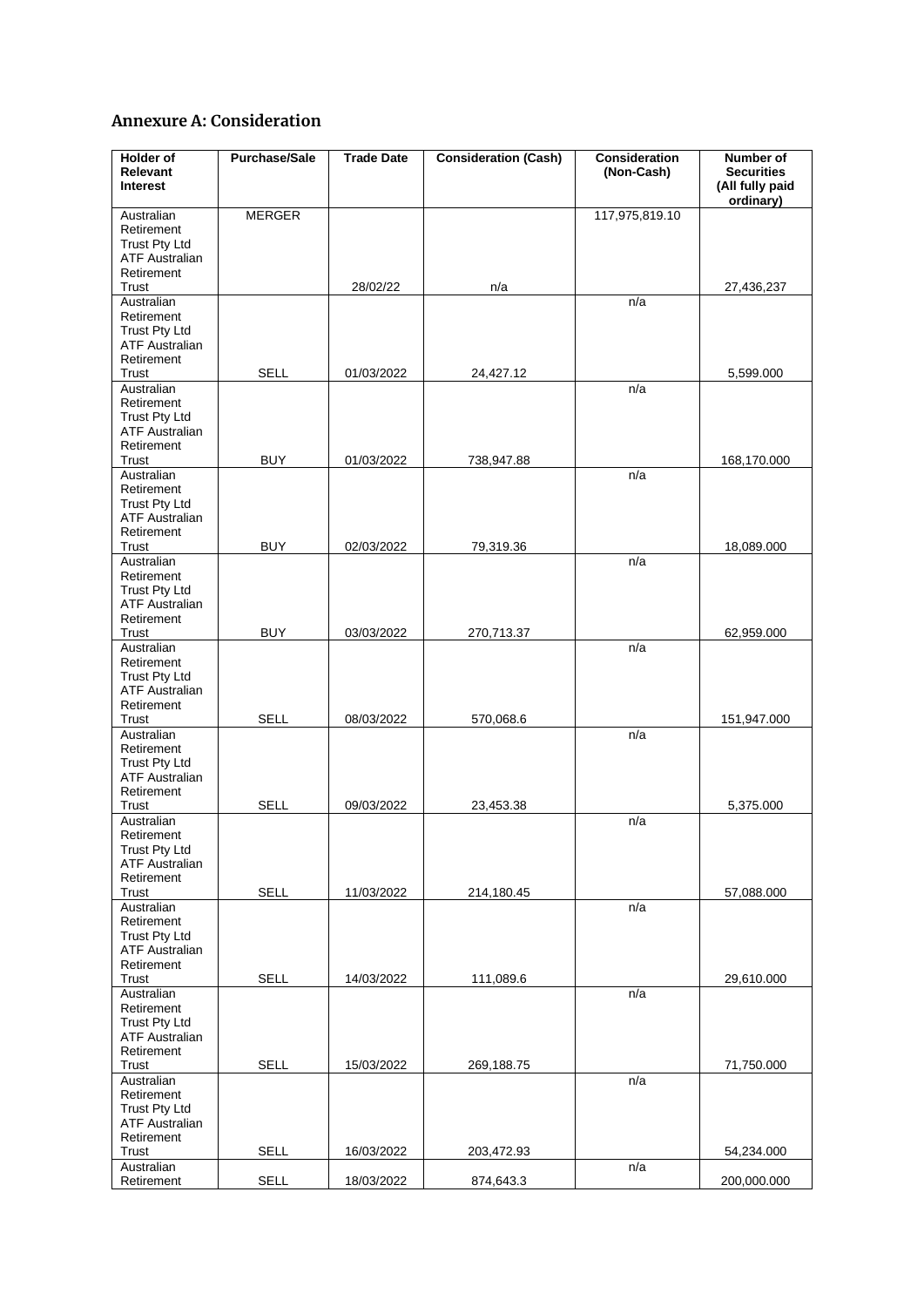| <b>Trust Pty Ltd</b>                          |             |            |              |     |               |
|-----------------------------------------------|-------------|------------|--------------|-----|---------------|
| <b>ATF Australian</b><br>Retirement           |             |            |              |     |               |
| Trust                                         |             |            |              |     |               |
| Australian                                    |             |            |              | n/a |               |
| Retirement                                    |             |            |              |     |               |
| <b>Trust Pty Ltd</b><br><b>ATF Australian</b> |             |            |              |     |               |
| Retirement                                    |             |            |              |     |               |
| Trust                                         | <b>BUY</b>  | 18/03/2022 | 618,171.49   |     | 141,104.000   |
| Australian                                    |             |            |              | n/a |               |
| Retirement                                    |             |            |              |     |               |
| <b>Trust Pty Ltd</b>                          |             |            |              |     |               |
| <b>ATF Australian</b><br>Retirement           |             |            |              |     |               |
| Trust                                         | <b>SELL</b> | 18/03/2022 | 287,917.53   |     | 76,742.000    |
| Australian                                    |             |            |              | n/a |               |
| Retirement                                    |             |            |              |     |               |
| <b>Trust Pty Ltd</b>                          |             |            |              |     |               |
| <b>ATF Australian</b>                         |             |            |              |     |               |
| Retirement<br>Trust                           | <b>SELL</b> | 21/03/2022 | 447,601.34   |     | 101,000.000   |
| Australian                                    |             |            |              | n/a |               |
| Retirement                                    |             |            |              |     |               |
| <b>Trust Pty Ltd</b>                          |             |            |              |     |               |
| <b>ATF Australian</b>                         |             |            |              |     |               |
| Retirement<br>Trust                           | <b>SELL</b> | 21/03/2022 | 156,182      |     | 41,629.000    |
| Australian                                    |             |            |              | n/a |               |
| Retirement                                    |             |            |              |     |               |
| <b>Trust Pty Ltd</b>                          |             |            |              |     |               |
| <b>ATF Australian</b>                         |             |            |              |     |               |
| Retirement                                    |             |            |              |     |               |
| Trust<br>Australian                           | <b>SELL</b> | 22/03/2022 | 247,042.11   | n/a | 65,847.000    |
| Retirement                                    |             |            |              |     |               |
| <b>Trust Pty Ltd</b>                          |             |            |              |     |               |
| <b>ATF Australian</b>                         |             |            |              |     |               |
| Retirement                                    |             |            |              |     |               |
| Trust<br>Australian                           | <b>BUY</b>  | 24/03/2022 | 14,208.35    | n/a | 3,316.000     |
| Retirement                                    |             |            |              |     |               |
| <b>Trust Pty Ltd</b>                          |             |            |              |     |               |
| <b>ATF Australian</b>                         |             |            |              |     |               |
| Retirement                                    |             |            |              |     |               |
| Trust                                         | <b>BUY</b>  | 07/04/2022 | 4,407,943.91 |     | 1,008,777.000 |
| Australian<br>Retirement                      |             |            |              | n/a |               |
| Trust Pty Ltd                                 |             |            |              |     |               |
| <b>ATF Australian</b>                         |             |            |              |     |               |
| Retirement                                    |             |            |              |     |               |
| Trust                                         | <b>BUY</b>  | 08/04/2022 | 1,533.45     |     | 350.000       |
| Australian<br>Retirement                      |             |            |              | n/a |               |
| <b>Trust Pty Ltd</b>                          |             |            |              |     |               |
| <b>ATF Australian</b>                         |             |            |              |     |               |
| Retirement                                    |             |            |              |     |               |
| Trust                                         | <b>SELL</b> | 14/04/2022 | 6,510.62     |     | 1,495.000     |
| Australian<br>Retirement                      |             |            |              | n/a |               |
| Trust Pty Ltd                                 |             |            |              |     |               |
| <b>ATF Australian</b>                         |             |            |              |     |               |
| Retirement                                    |             |            |              |     |               |
| Trust                                         | <b>BUY</b>  | 02/05/2022 | 215,319.24   |     | 47,637.000    |
| Australian                                    |             |            |              | n/a |               |
| Retirement<br><b>Trust Pty Ltd</b>            |             |            |              |     |               |
| <b>ATF Australian</b>                         |             |            |              |     |               |
| Retirement                                    |             |            |              |     |               |
| Trust                                         | <b>BUY</b>  | 05/05/2022 | 167,715.11   |     | 38,526.000    |
| Australian                                    |             |            |              | n/a |               |
| Retirement<br><b>Trust Pty Ltd</b>            |             |            |              |     |               |
| <b>ATF Australian</b>                         | <b>BUY</b>  | 11/05/2022 | 352,862.6    |     | 88,000.000    |
|                                               |             |            |              |     |               |